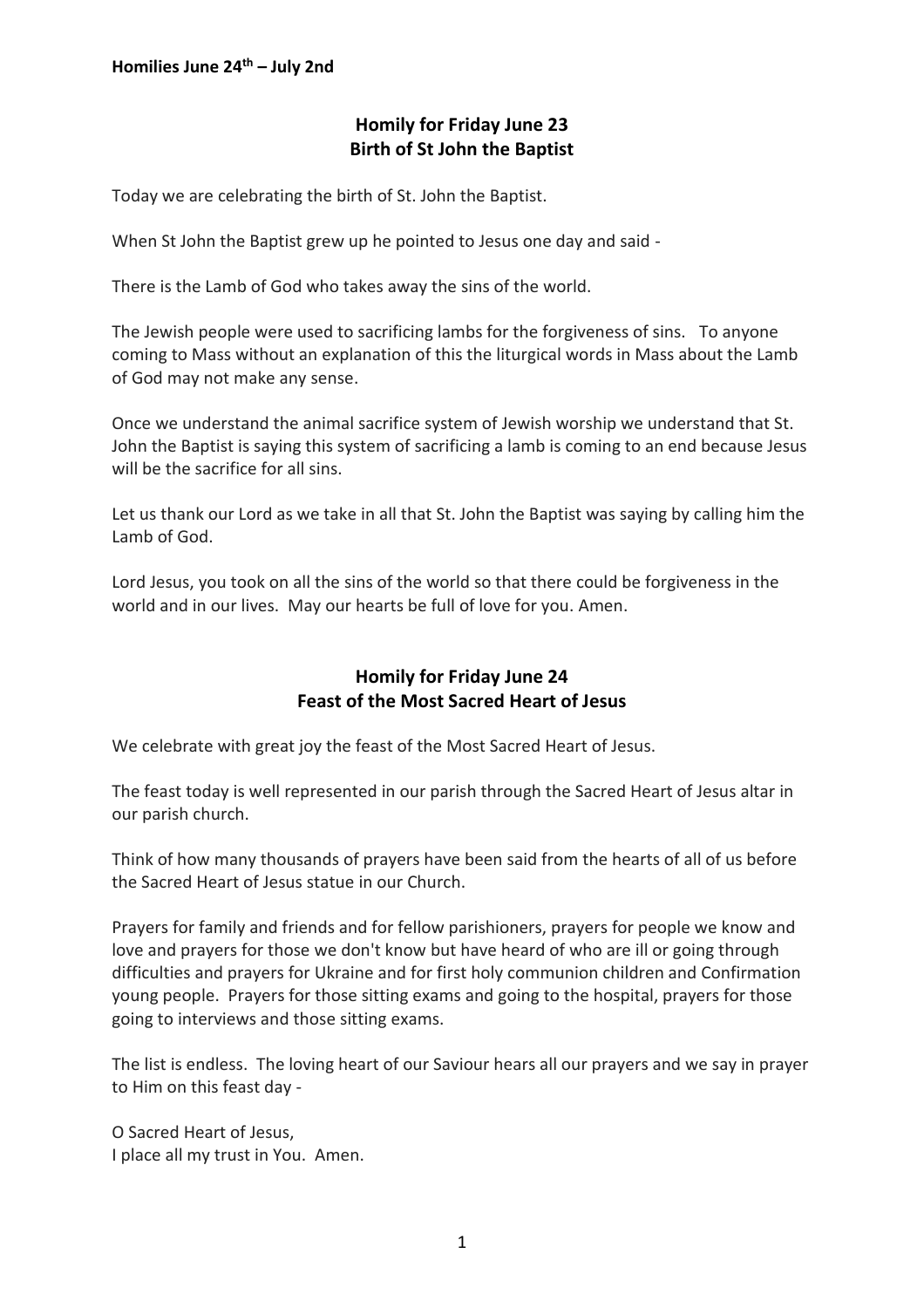### **Homily for Saturday June 25 Feast of Immaculate heart of Mary**

Today's feast day of the Immaculate heart of Mary is entirely connected to yesterday's feast day of the most Sacred Heart of Jesus.

Our feast today says that we go with Mary to the heart of Jesus. We all travel to His most loving Heart together.

Today's feast day reassures us that we do not pray alone for Our Lady and the angels and saints are praying with us to the Heart of Jesus.

We are being reminded that we belong to a family. We have many family, friends and fellow parishioners who are praying for us and with us. We have all the nuns and monks in convents and monasteries praying for us too.

And we have the Immaculate heart of Mary the Mother of Jesus and our Mother to pray with us to the Heart of Jesus.

### **Homily for Sunday June 26**

St. Paul tells us today what we have also heard from Jesus Himself that the whole of the Old Testament can be summed up in this way -

"Love your neighbour as yourself. "

We may be a long way off from carrying this teaching out but we must keep coming back to the central teaching of our faith.

This is telling us that if we are people of faith then it has a fruit that is displayed to others and the fruit is love for my neighbour and my neighbour is every other person in the world including my enemy.

There are people in the Church who love this way. There are the famous people who live this way like Sr. Helen the nun who is a chaplain on death row who literally loves those who have murdered other people and taken their lives. There are the Missionaries of Charity that actually pick up the dying and the unwashed in the streets of India to clean them and give them a bed to rest in. Thee are the Franciscan friars in Brazil who go out onto the streets to offer to shave the homeless men on the streets treating them as if they were paying customers in the barber shop.

When we contribute here to Arcaid and to Cafod and to the foodbank box at the back of the Church we are loving our neighbour as we love ourselves. It is important that we continue to do all of these things. It is important that we find new ways of loving our neighbour whether that neighbour is a sibling we find challenging or a person at work who is difficult with us or someone from a different political party and not from the one we support.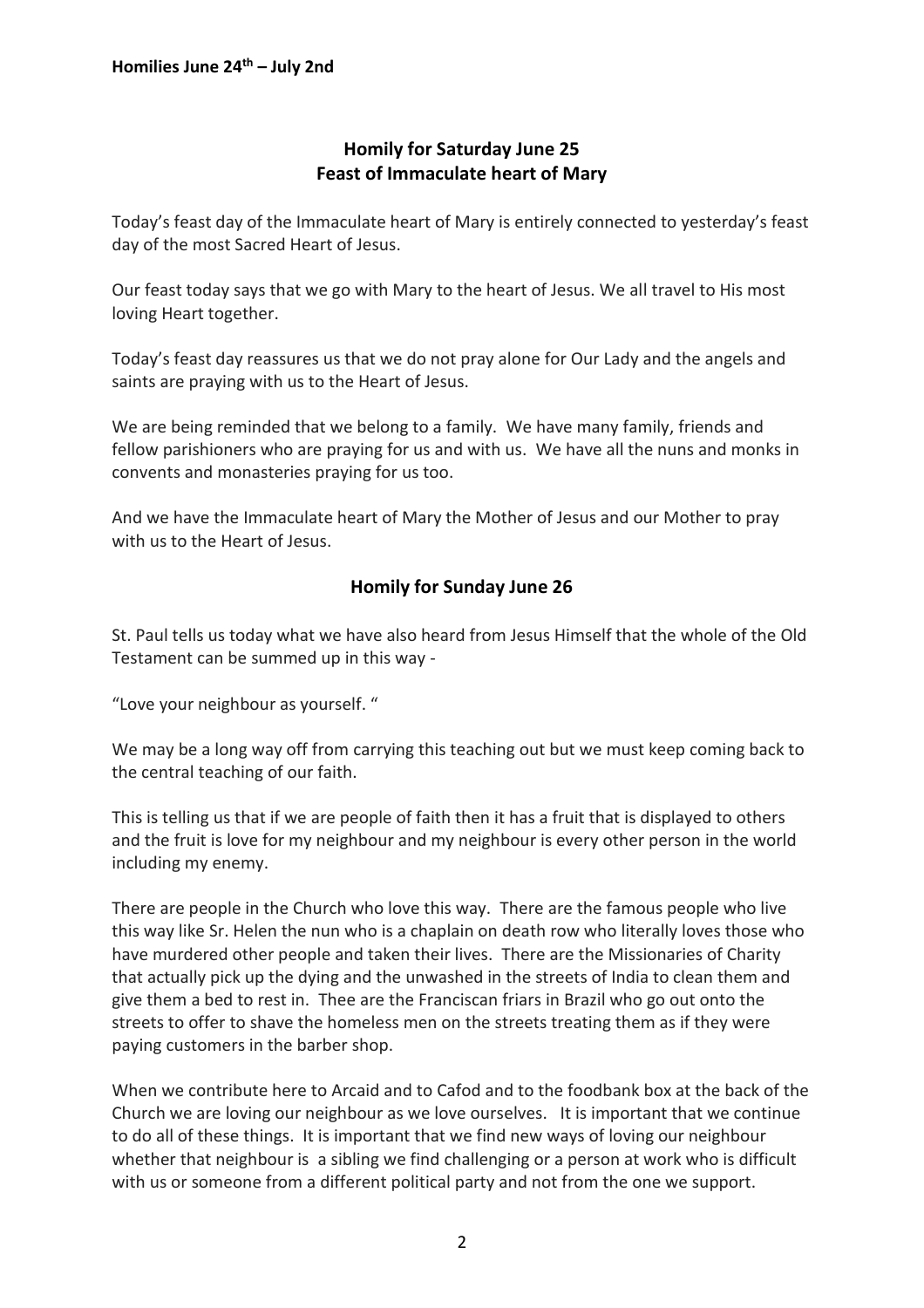We are not expected to do this loving of our neighbour by our own efforts or all by ourselves for everything in our faith is inspired by the grace of God without whom we can do no good world or kind act so that in fact the love we have and the love we do in action for our neighbour has its source in the grace of God.

Let us allow the grace of God to lead us on in the Christian way of living which is love of neighbour in the same way we love ourselves.

## **Homily for Monday June 27 feast day of St. Cyril of Alexandria**

Today we celebrate the feast day of St. Cyril of Alexandria. Alexandria was the largest city in the ancient world made up of many different religious groups and political groups, a kind of Los Angeles of its time.

St Cyril defended the truth about who Mary was and who Christ was against those who were teaching different things.

We emulate his love for the truth and are reminded that Jesus says that He is the way, the TRUTH and the life. The Truth is God, the truth is God in Person, Jesus our Lord.

St Cyril defended the truth in the manner of his time which although certainly not in any way violent had a harshness about some of his decisions we would not want to be associated with in any way. For example, he expelled all Jewish people from Alexandria, which to us today is an appalling and sinful thing to do. Today we would oppose any behaviour like this that denied other human people the right to follow their own religion, especially our Jewish brothers and sisters from which our own religion emerged.

We cannot judge the behaviour of the past by the insights of today but we can clearly say that something in the past is evil or sinful because our insight now allows us to do so.

May we strive to live the truth of Christ's love for everyone.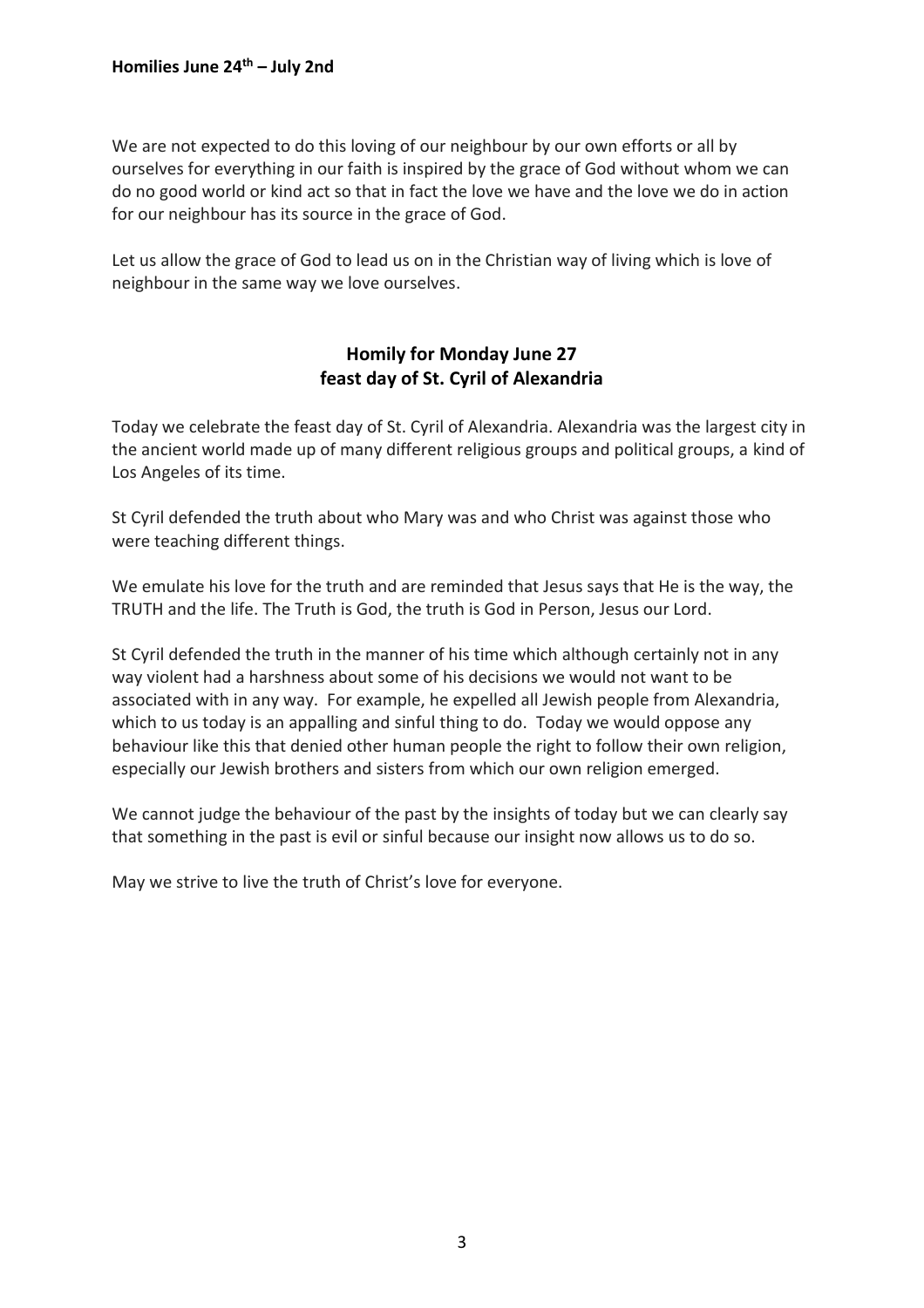## **Homily for Tuesday June 28 Feast day of St Irenaeus**

Today is the feast day of St Irenaeus born in Turkey and went to Lyons in France where he became the Bishop.

St. Irenaeus of Lyons says the life of a person is simply to be aware of God.

On this summer feast day let us not get lost in anything complicated.

Let us remain at this very basic level. Let us take in clearly these very important and simple words from St. Irenaeus - the purpose of life is to be aware of God.

Let us be aware of God right now.

Since God is defined as love in the New Testament we can know that the awareness of God is the awareness of His love for me and then my love for Him and then me sharing His love with others.

Today and everyday I will be aware of God.

### **Homily for Wednesday June 29**

St Peter and St Paul, pope and missionary, formed the early Christians into small groups of Jesus followers.

The whole of their mission was for them and us to love Christ.

The message they preached, the gospel, the good news is good news precisely because it is a message of love for you and for me. Everyone is included. There is no sense that the love of the Lord is only for certain people but it is a personal love for every individual man, woman and child.

This is also the month of the Most Sacred Heart of Jesus so let us see in our Sacred Heart Statue the image of the preaching undertaken by St Peter and St Paul. In this way we will have a visual call to the love of Christ just as when we hear St Peter and St Paul read in the Scriptures at Mass, we have an aural call to trust in the love of Christ for us.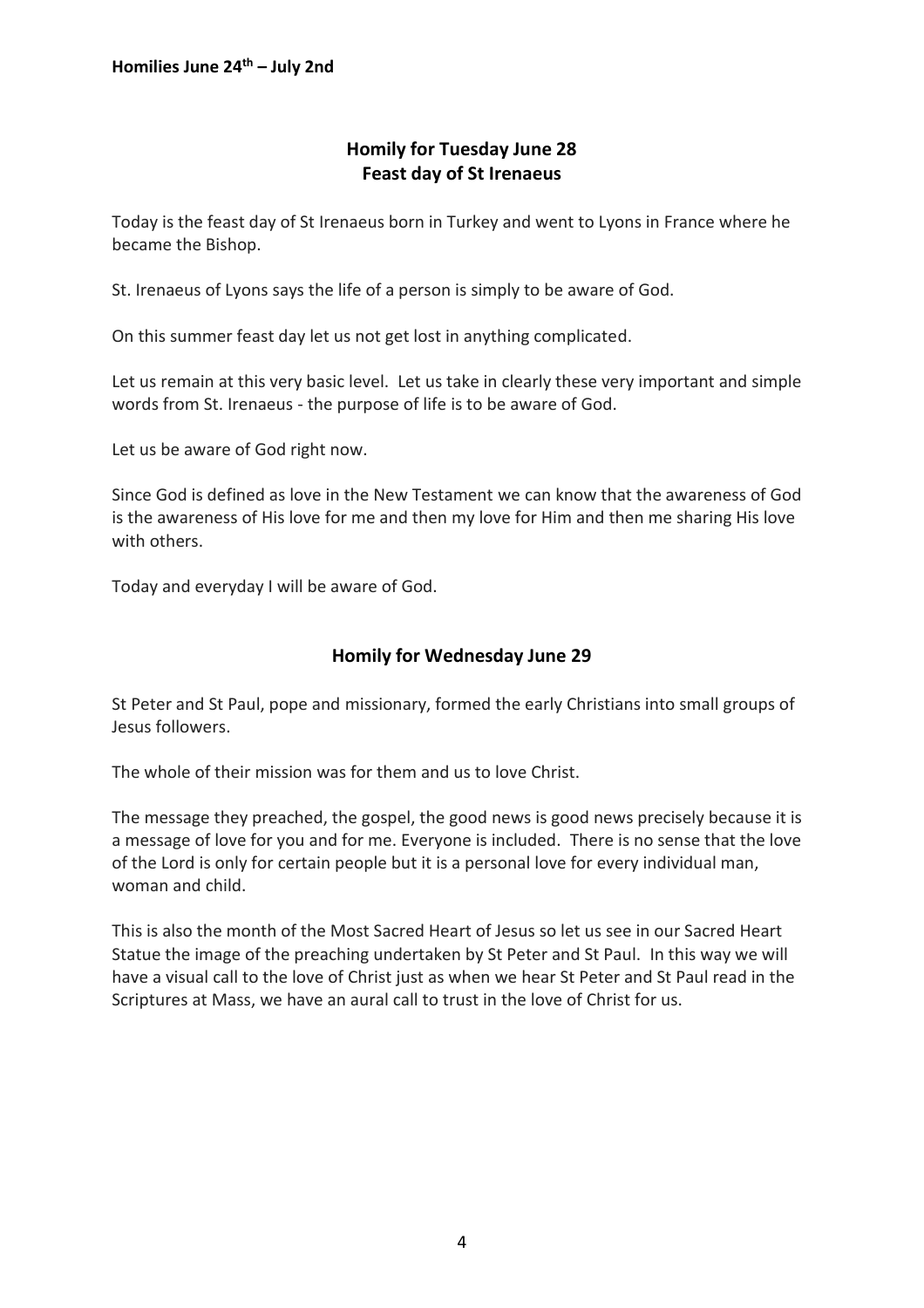### **Homily for Thursday June 30**

Today we remember the first martyrs of Rome who were martyred from 64 AD by having tar poured over them or thrown to the wild beasts as sport for the townspeople to watch.

Being killed for being a Christian started at the very beginning of the Church we know that this was a mission Saul was also involved in before he became St Paul after his conversion on the road to Damascus.

Let us today consider how easy it is to come to Church here in our part of the world and how easy in terms of persecution to be a Christian in our country today. There are challenges, of course, but there is so much freedom and so many things to be grateful for.

Let us also remember today to be grateful for martyrs who gave up their lives to speak for this very Christian faith we live out today.

We also with love in our hearts and with fervent prayers remember before the Lord all those who live in parts of the world where Christians are persecuted and there are so many places in the world where this persecution is a part of the daily faith experience of our brothers and sisters. May we be grateful for freedom to worship, may we pray for those who live in fear of reprisal, punishment and persecution.

# **Homily for Friday July 1 Feast of the Dedication of Arundel Cathedral**

July is the month of the Most Precious Blood of Christ. Since the pandemic we have not been able to receive the Precious Blood of Christ from the Chalice as Communion has been distributed under one kind only.

It is important to remember that the Catholic teaching on the reception of the Lord's Body and Blood in Holy Communion is that Christ cannot be 'divided'. In other words when receive the Body or the Blood we receive Christ, full and entire. As we receive in these postcovid days only the Body of Christ we are still receiving the Body, the Blood, the Soul and the Divinity of Christ. This is not a diminished form of Holy Communion we are receiving.

Today is also the feast of the Dedication of Arundel Cathedral which became the Cathedral rather than a Parish Church of Arundel after the forming of the diocese of Arundel and Brighton in 1965. Let us remember the Cathedral mission in our prayers as we head towards the 150 year anniversary of the opening of the Cathedral building which is to offer the word of God and the Body and Blood of Christ to all who come through its doors.